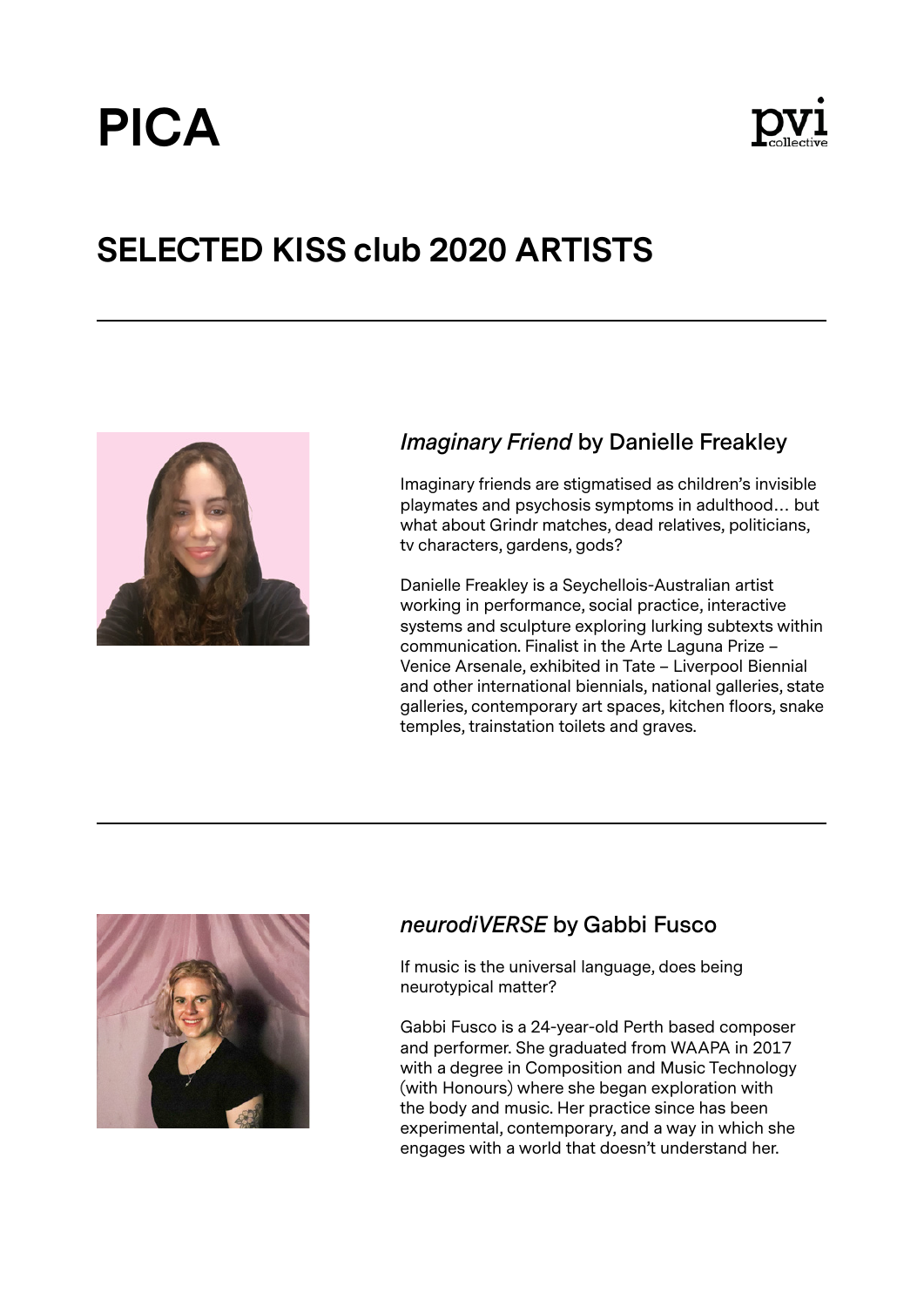

#### *Khatarnaak Khaza (Dangerous Woman)* **by Dureshawar Khan**

Khatarnaak Khaza (Dangerous Woman) is a poetic performance piece unveiling the many (dangerous) ways to be an Afghan feminist in a xenophobic patriarchy.

Dureshawar Khan is Pashtun writer, poet and interdisciplinary artist living and working on Wadjuk Nyoongar Boodja. Her work explores themes of identity, womanhood and belonging from the perspective of a migrant Australian Muslim woman.



#### *Mummy's Plastic presents Generating Infinite* **Worth by Rose Kingdom-Barron**

In this transformational seminar Generating Infinite Worth, Mummy's Plastic (aka Rose Kingdom Barron) harnesses your social capital to determine – how much are you really worth?

Rose Kingdom-Barron is a creative producer and performer based in Boorloo (Perth). In 2017 she formed Mummy's Plastic – producing and performing in Consensual Connie's Karaoke Rodeoke, 24 Hour Karaoke, Family DJ Nights and Bin Night.



# *Outcalls Only* **by Sam Nerida**

I'm all yours for right now baby, and we're all alone here. Do what you like. An intimate, life sized choose-yourown adventure examining agency, power and sex.

Sam Nerida is an award winning performance maker, a creative producer and an arts educator. They wear many artistic hats to explore new forms and new stories, ask questions of gender and sexuality, and to use art as a tool for growth and empowerment.